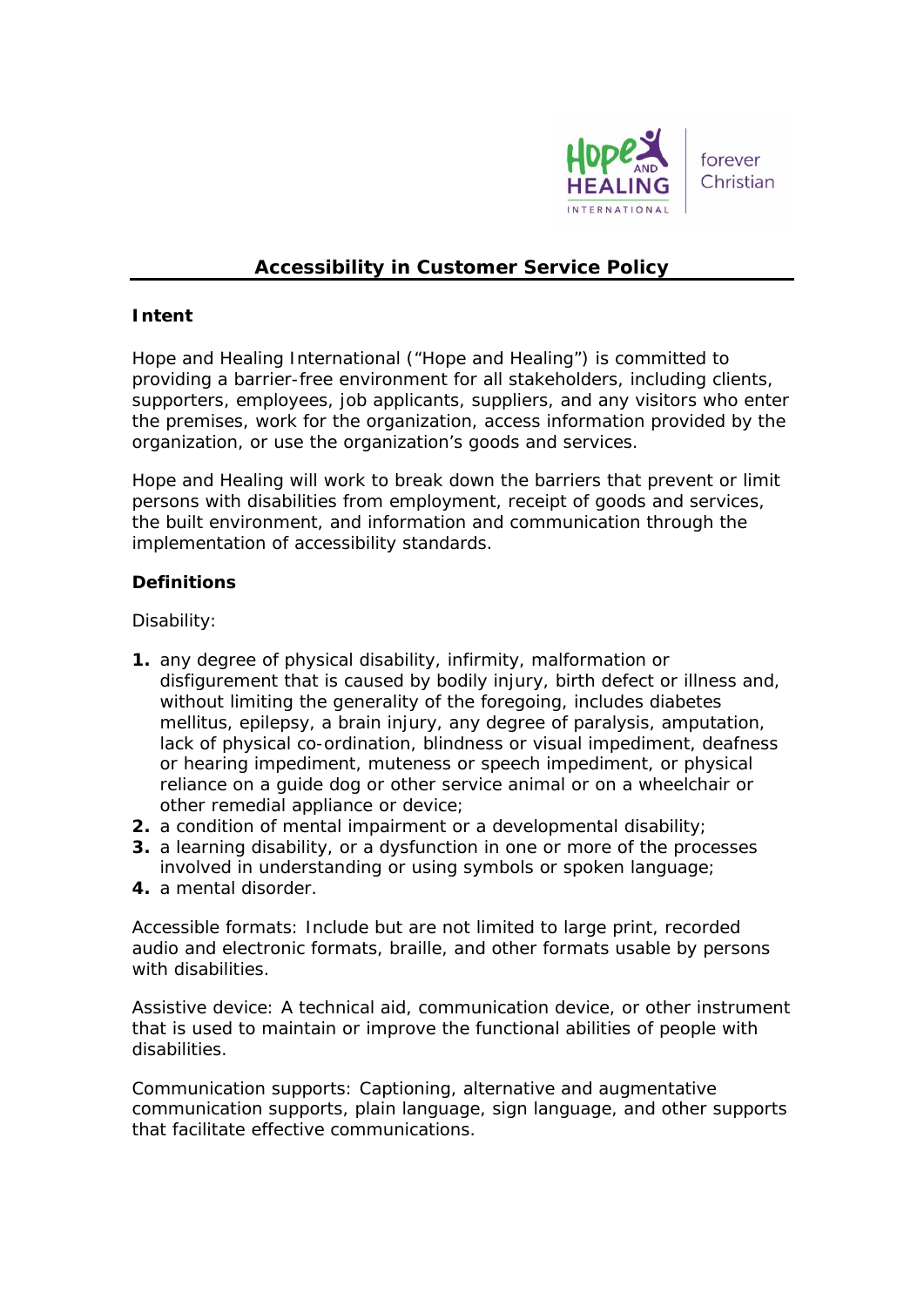*Conversion-ready*: An electronic or digital format that facilitates conversion into an acceptable format.

*Service animal*: An animal that can be recognized by visual indicators such as a vest or harness that is being used by an individual with a disability for reasons relating to the person's disability.

*Support person*: Another person who accompanies an individual with a disability in order to help with communication, mobility, personal care, medical needs, or access to goods and services.

### **Guidelines**

### **Employment**

Hope and Healing will make every effort to identify, remove, and prevent barriers by developing inclusive employment procedures that support persons with disabilities with accommodations during the recruitment and selection stages, and throughout the employment life cycle.

#### Recruitment and Hiring

Hope and Healing understands that improving workplace accessibility and ensuring an accessible recruitment and selection process for applicants with disabilities can expand the pool of talented candidates. Upon request, the organization will provide candidates with reasonable accommodations during the interview and selection process. Where an accommodation is requested, the organization will consult with the applicant to arrange suitable accommodations, such as providing the application in an alternate or accessible format.

The organization's interview process will focus on experience and skills and will not discriminate against candidates who have a disability or require an accommodation. Hope and Healing is committed to hiring decisions that are unbiased and based on qualifications and past experience. Successful candidates will be made aware of policies and supports for accommodations upon completion of the recruitment process.

### Training and Development

Hope and Healing recognizes that skills development and career planning can enrich the employment experience, increase engagement, and reduce turnover for individuals with disabilities. The organization will align training and development programs to meet the needs of employees with disabilities and provide training as soon as reasonably practicable upon the person being assigned to applicable duties. Training programs will be designed with flexibility to allow customization for the individual requirements of the employee, such as providing training materials in accessible or conversionready formats that take into account the need of the employee. The organization will consider employee barriers when implementing performance management processes, or when offering career development, employment support, or advancement opportunities.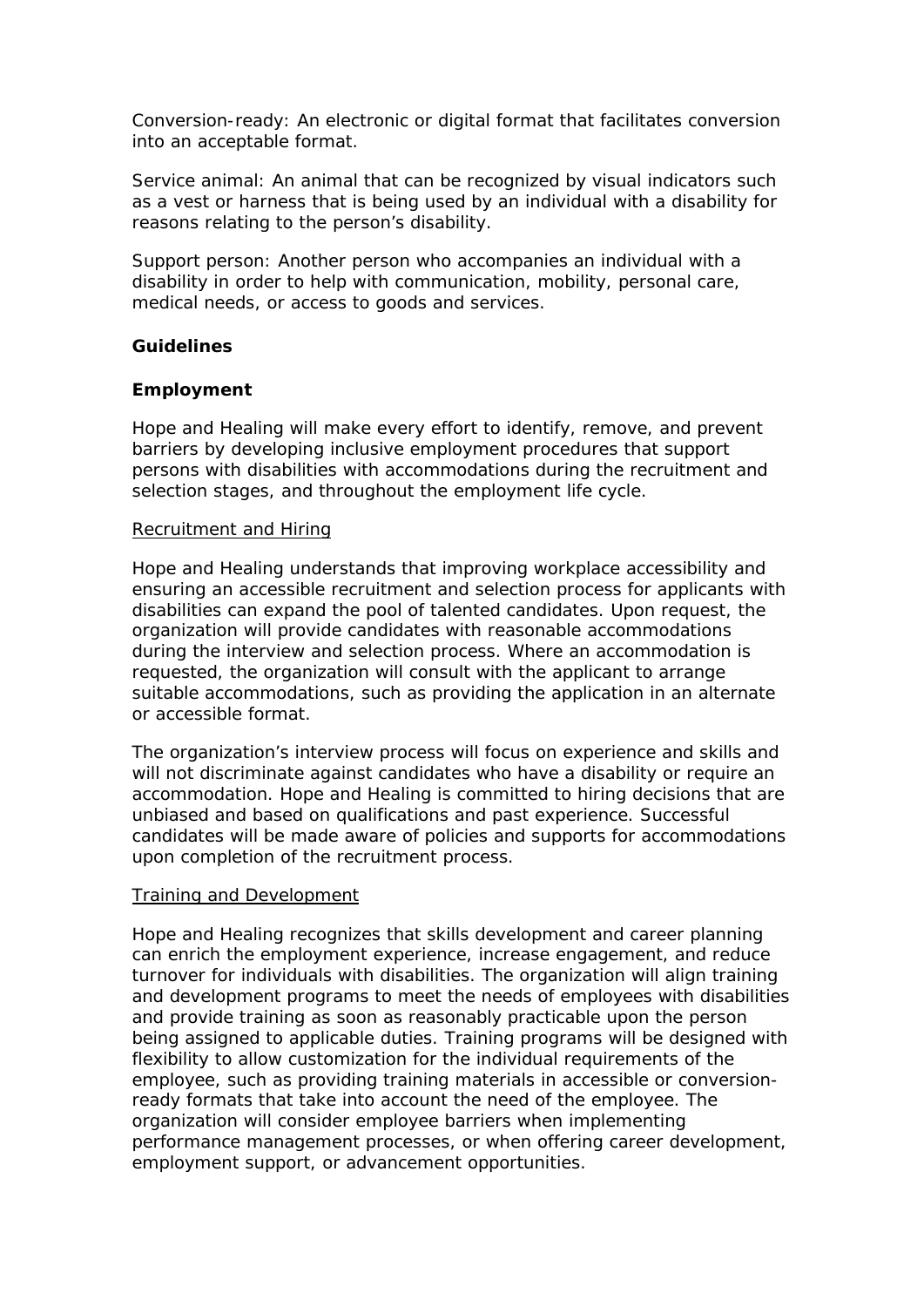### Communication

Hope and Healing will provide or arrange for accessible formats and communication supports for employees, upon request. The organization will consult with the employee to determine the specific barrier and the best way to provide support. Such accessible formats and communication supports are conversion-ready and will be provided in a timely manner and at no additional cost to employees.

When communicating with or providing information to an employee who requires accommodation or assistance due to a disability, the organization will ensure that all communication with the individual is completed in a manner that takes into account the individual's disability. Where an assistive device is used, the organization will reasonably accommodate the use of the device.

### Emergency Response

If necessary or if requested, Hope and Healing will create individualized workplace emergency response plans for employees with disabilities. The emergency response plan will consider the unique challenges created by the individual's disability and the physical nature of the workplace and will be created in consultation with the employee. If an employee with a disability requires assistance from a support person during an emergency, the company will designate a fellow employee to act as such.

Customized emergency response plans will be reviewed when:

- The employee moves to a different physical location in the organization;
- The employee's overall accommodation needs, or plans are reviewed;
- The organization reviews general emergency response policies.

# Accommodation

The duty to accommodate is required of all employers, in all jurisdictions in Canada, and encompasses providing respect and dignity, individualized accommodation, integration and participation, and barrier-free designs. Hope and Healing will provide individual accommodations to support the needs of employees with disabilities. Personalized accommodation plans will be designed to allow employees to contribute and participate in job related functions and activities to the best of their abilities. The process of accommodating individuals will take a consultative approach and is a shared obligation of the organization, the employee, and any applicable professionals required to assist the employee throughout the process.

### Return to Work

Hope and Healing is committed to a supportive return-to-work program and will develop and implement return-to-work processes for employees who are absent from work due to a disability and require accommodations in order to return to work. The organization will work with the employee to develop an individualized return-to-work plan and support the employee in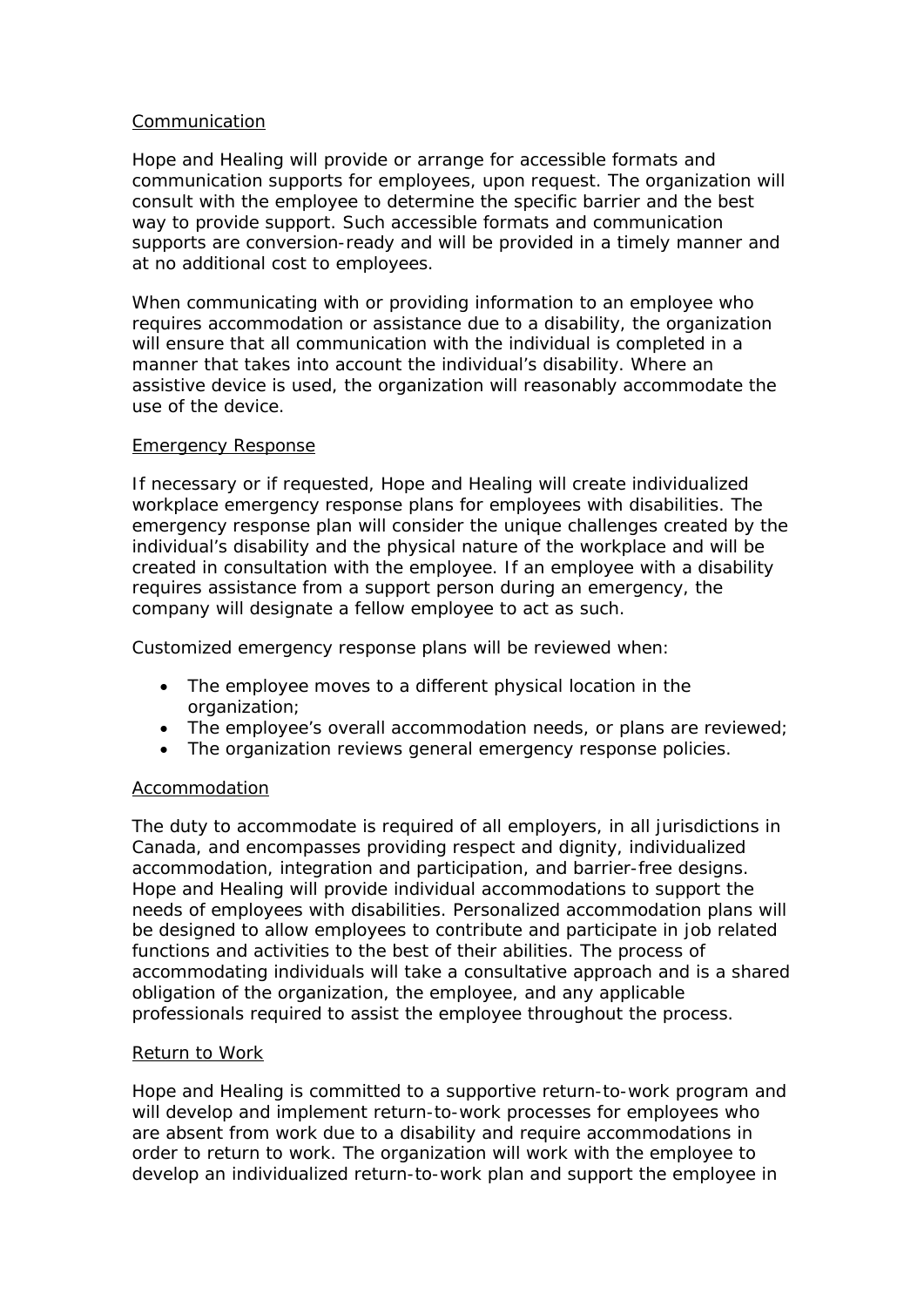the transition period by addressing any barriers. The return-to-work process will outline the steps the company will take to facilitate the employee's return to work and use documented individual accommodation plans.

### Redeployment

If an employee cannot be accommodated in their current position, even with accommodations to either the job processes or hours, Hope and Healing will consider redeployment by placing the employee in an alternative position within the organization. The organization will work with Human Resources and the employee to determine whether there is another available position. If the accommodation requires a substantial change in the position, involving duties or hours, the position may be redesigned.

### Inability to Accommodate

Hope and Healing will provide workplace accommodation up to the point of undue hardship. Undue hardship may occur where it is established that no forms of appropriate accommodation exist, or where the creation of accommodation would create a health and safety hazard or cause unreasonable costs for the organization.

Where a necessary accommodation is found to cause undue hardship on the organization, Hope and Healing will work to find a fair and equitable compromise that meets the needs of the employee and the organization to the greatest extent possible.

### **Customer Service**

### Access to Goods and Services

Hope and Healing will seek to provide barrier-free access to the organization's goods and services for all customers. Where barriers cannot be removed, alternate means for accessing goods or services will be provided to the best of the organization's ability.

### Support Persons and Service Animals

If a customer with a disability is accompanied by a support person, Hope and Healing will ensure that both persons may enter the premises together and that the customer is not prevented from having access to the support person.

A customer with a disability accompanied by a service animal will be allowed access to premises that are open to the public unless otherwise excluded by law.

### Communication

Hope and Healing understands the importance of accessible digital and nondigital forms of communication and will do its best to provide accessible types of communication and information to all individuals with disabilities.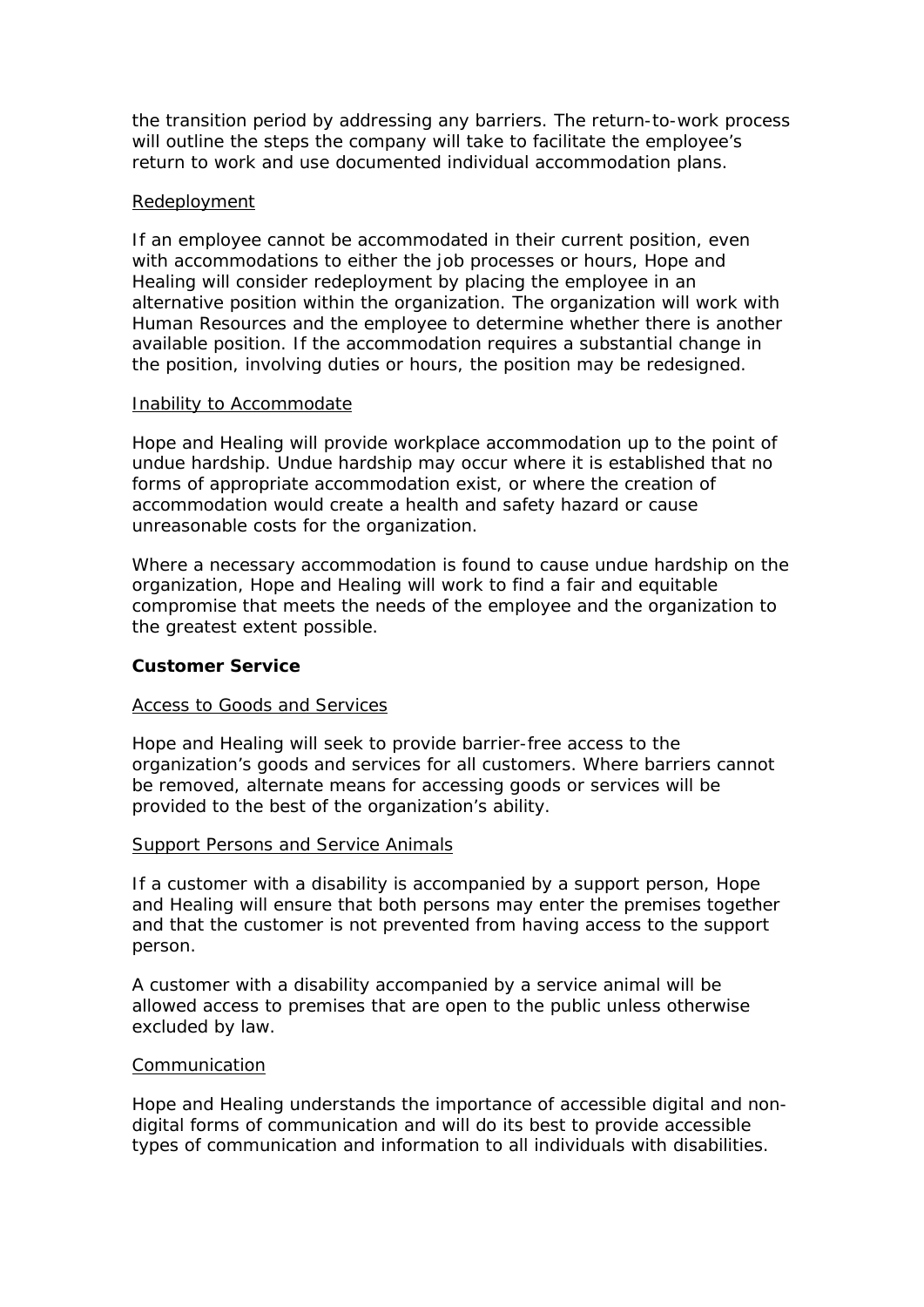Such accessible formats and communication supports will be provided upon request, in a timely manner and at no additional cost.

The following are examples of strategies and methods that Hope and Healing will use to communicate in a variety of ways:

- using plain language to make a document easier to read for people with certain learning disabilities;
- using e-mail to communicate with customers who are deaf or have speech impairments;
- providing written handouts of commonly-spoken information;
- using large print for people who have low vision;
- providing easy-read, simplified summaries of materials for people with developmental or intellectual disabilities;
- offering phone service rather than requiring in person service for people with physical disability;
- offering assistance of a staff person to complete a transaction.

Hope and Healing will train staff who communicate with clients and supporters on how to interact and communicate with people with various types if disabilities.

The content of training will provide guidance on:

- a review of the purposes of the Accessibility for Ontarians with Disabilities Act, 2005 and the requirements of the Accessibility Standards for Customer Service, Ontario Regulation 429/07;
- a review of practices and procedures relating to the provision of goods and services to people with disabilities;
- how to interact and communicate with people with various types of disabilities;
- how to interact and communicate with people with various types of disabilities who use assistive devices;
- how to interact with and serve people with disabilities who require the assistance of a guide dog or other service animal;
- how to interact with and serve people with disabilities who require the assistance of a support person;
- what to do if a person with disability is having difficulty in accessing the organization's services**.**

# **Service Disruptions**

Service disruptions may occur for reasons that may or may not be within the control or knowledge of Hope and Healing. In the event of any temporary disruptions to facilities or services that customers with disabilities rely on to access or use goods or services, reasonable efforts will be made to provide advance notice.

When disruptions occur, the organization will:

• Post notices in the nearest accessible entrance to the service disruption;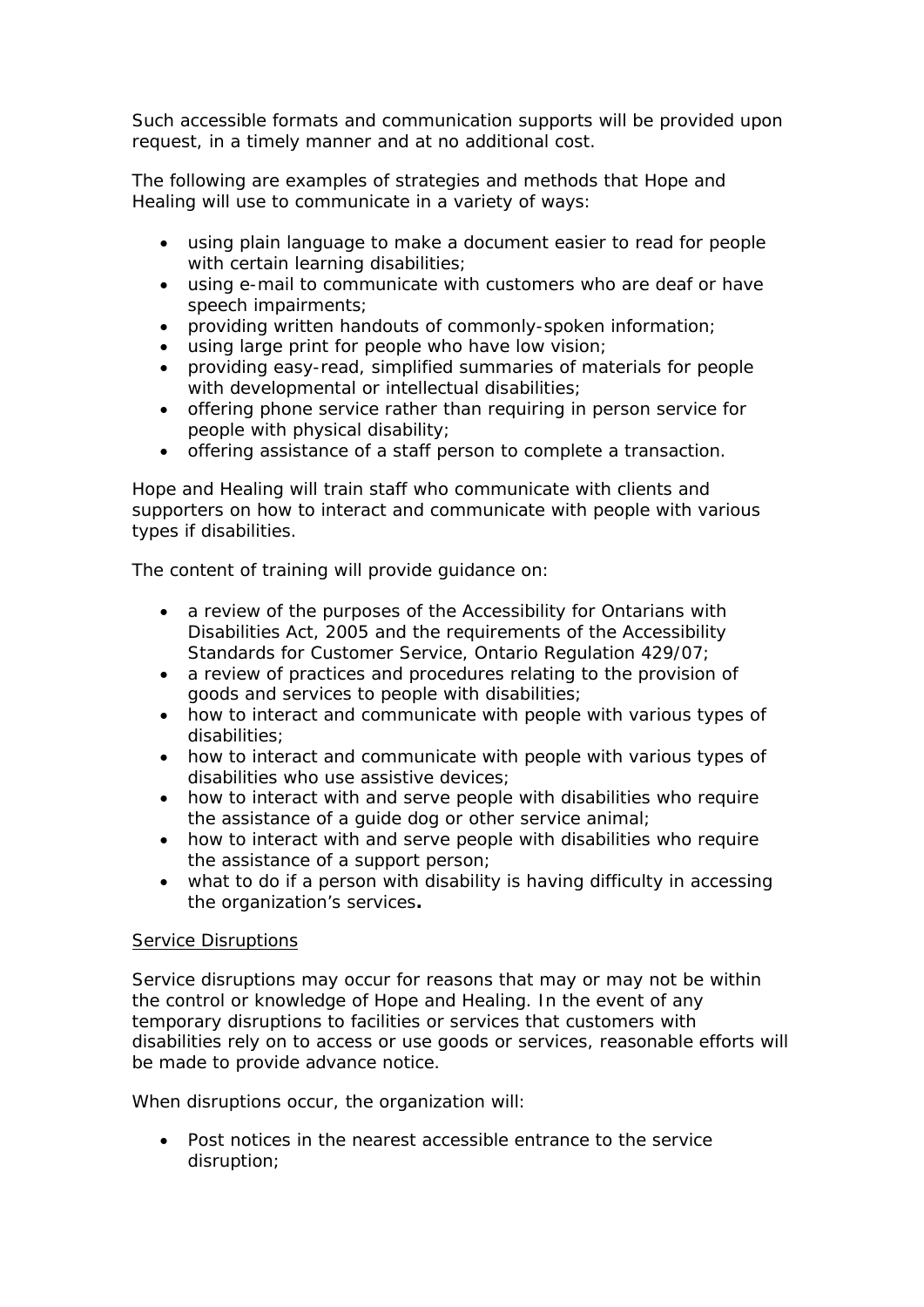- Update the organization's website with information about the disruption;
- Contact customers with appointments; or
- By any other method that may be reasonable under the circumstances.

The organization will make every reasonable effort to indicate when services will resume and suggest alternatives that can be utilized during the disruption. In some circumstances, such as in the situation of unplanned temporary disruptions or emergencies, advance notice may not be possible.

### Emergency Notifications

Hope and Healing will provide emergency and public safety information, plans and procedures, maps and warning signs at evacuation points, and any other emergency alert information, in accessible formats or with appropriate communication supports, upon request.

The organization will:

- Work with any individuals requesting information and to see how to best meet their needs;
- Ensure emergency information can be seen, read, and heard by anyone, including people with disabilities; and
- If a person with a disability requires assistance from a support person in case of an emergency, make sure an employee is available to act as such.

# Customer Feedback

Customer feedback can lead to improved service, increased clientele, and a reduction in complaints. Hope and Healing will ensure that feedback can be provided by customers with disabilities through a variety of mechanisms, such as in person, by mail, by phone or by e-mail.

- > using HR e-mail box [hr@hopeandhealing.org](mailto:hr@hopeandhealing.org)
- using e-mail address on a website [info@hopeandhealing.org](mailto:info@hopeandhealing.org)
- calling Human Resources 905-640-6464, ext. 238
- $\triangleright$  submitting a suggestion in a written form to HR 1600 16th Ave, Unit 1, Richmond Hill, ON L4B 4N6

# **Building Accessibility**

Hope and Healing will work to ensure that the built environment, including building interior and exterior, are designed to facilitate barrier-free access to goods or services for customers and employees. If areas of the built environment are not accessible for certain individuals with disabilities, the organization will work with the individual to provide an alternate means of access.

# **Compliance with Government of Canada Standards**

Hope and Healing's 'Accessibility in Customer Service' Policy may be impacted by any/ all changes to the accessibility standards for customer